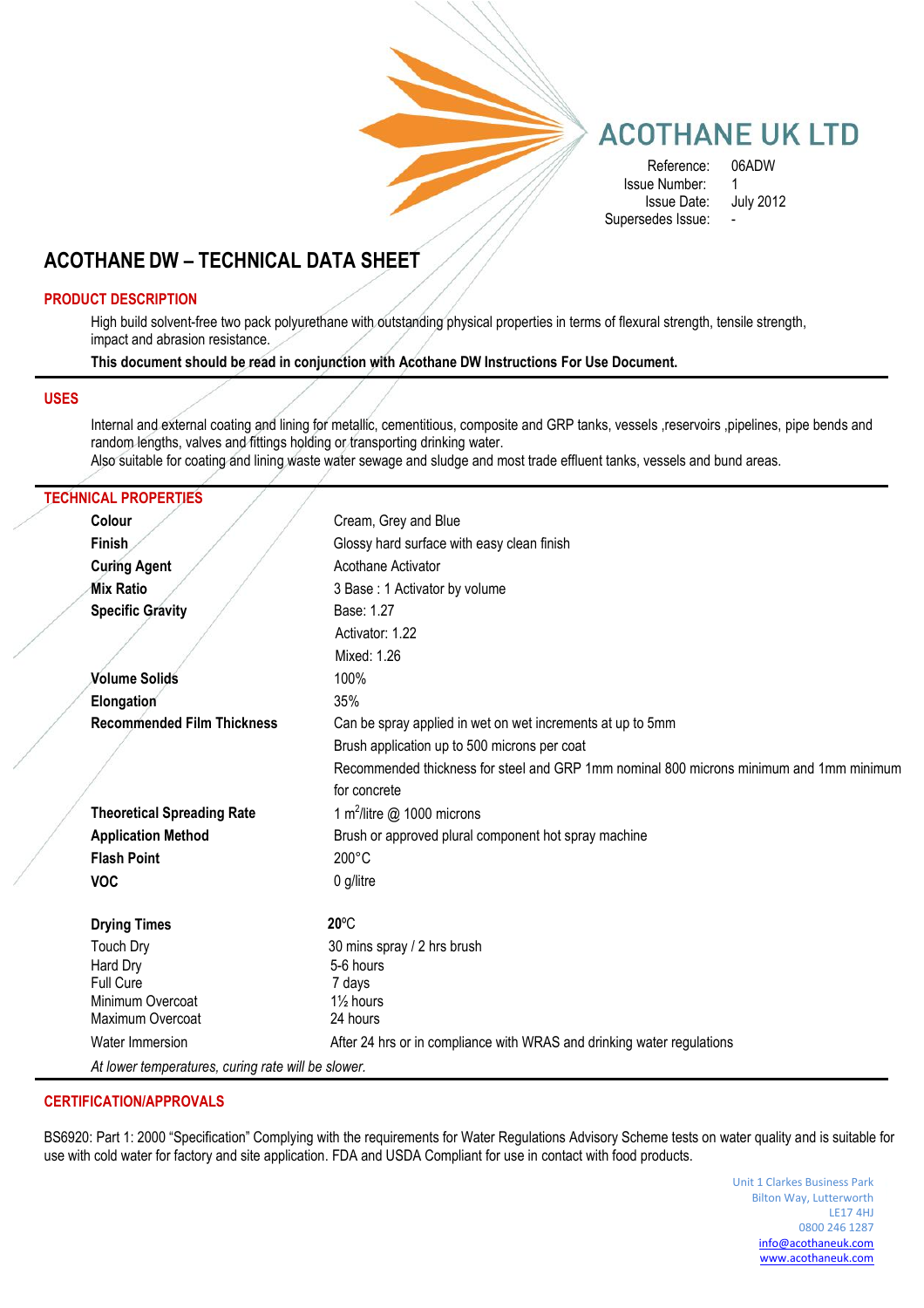

# **ACOTHANE UK LTD**

WRAS Water Fittings Directory Reference 0712527

Meets the performance requirements of BS EN 10290

Authorised for use under Regulation 31{4}{a} for Factory and On Site Applications

**RECOMMENDED SYSTEMS** Steel & GRP: Direct to prepared surface

| Concrete: Seal with Acothane LV Sealer |
|----------------------------------------|
|                                        |

|  | <b>SURFACE PREPARATION</b> |                                                                                                                                                                                                                                                                                                                                                                                                                 |                                                                                                                                                                                                                                                                                                                                                                                                                  |  |
|--|----------------------------|-----------------------------------------------------------------------------------------------------------------------------------------------------------------------------------------------------------------------------------------------------------------------------------------------------------------------------------------------------------------------------------------------------------------|------------------------------------------------------------------------------------------------------------------------------------------------------------------------------------------------------------------------------------------------------------------------------------------------------------------------------------------------------------------------------------------------------------------|--|
|  | Steel:                     | depth 75-100 microns.                                                                                                                                                                                                                                                                                                                                                                                           | Ensure surfaces are free from grease, oil salts etc. Grit blast to minimum BS 7079 standard SA 2 1/2 - surface profile                                                                                                                                                                                                                                                                                           |  |
|  |                            | steel surface.                                                                                                                                                                                                                                                                                                                                                                                                  | Mechanical tools may also be used providing a surface profile of minimum 75 microns can be achieved. Do not polish the                                                                                                                                                                                                                                                                                           |  |
|  |                            | Acothane DW is a surface tolerant coating and will accommodate a degree of surface blooming and flash rusting.<br>Contact the Acothane UK Ltd technical department if clarification is required.                                                                                                                                                                                                                |                                                                                                                                                                                                                                                                                                                                                                                                                  |  |
|  | GRP:<br>Concrete:          | Ensure surfaces are free from grease, oil, salts etc. Lightly abrade to raise a suitable surface profile.<br>Remove all laitance and other contaminants by most appropriate method e.g. blast cleaning. Ensure the concrete is dry to a<br>reading of less than 16% on the Wood Moisture Equivalent (WME) scale of the Protimeter Surveymaster SM Moisture Meter<br>or similar instrument. Seal with LV Sealer. |                                                                                                                                                                                                                                                                                                                                                                                                                  |  |
|  | <b>PRODUCT APPLICATION</b> |                                                                                                                                                                                                                                                                                                                                                                                                                 |                                                                                                                                                                                                                                                                                                                                                                                                                  |  |
|  | <b>Mixing</b>              |                                                                                                                                                                                                                                                                                                                                                                                                                 | Activator must be added to base and thoroughly mixed ensuring an even mix throughout the<br>'pot'. Care must be taken to avoid unmixed material being left on sides and bottom of can.<br>Decanting mixed material into a plastic container and further mixing is recommended. Plastic<br>container may be recovered for further use when coating on walls has cured. Pot life - approx.<br>25-30 minutes @25°C. |  |
|  | <b>Thinners</b>            |                                                                                                                                                                                                                                                                                                                                                                                                                 | Do not thin.                                                                                                                                                                                                                                                                                                                                                                                                     |  |
|  | <b>Brush</b><br>Roller     |                                                                                                                                                                                                                                                                                                                                                                                                                 | See Instructions for use Document                                                                                                                                                                                                                                                                                                                                                                                |  |
|  | <b>Conventional Spray</b>  |                                                                                                                                                                                                                                                                                                                                                                                                                 |                                                                                                                                                                                                                                                                                                                                                                                                                  |  |
|  | <b>Airless Spray</b>       | <b>Air Assisted Airless Spray</b>                                                                                                                                                                                                                                                                                                                                                                               | See Instructions For Use Document                                                                                                                                                                                                                                                                                                                                                                                |  |
|  | <b>Cleaner</b>             |                                                                                                                                                                                                                                                                                                                                                                                                                 | Thinner No.4                                                                                                                                                                                                                                                                                                                                                                                                     |  |
|  |                            | <b>Cleanup Considerations</b>                                                                                                                                                                                                                                                                                                                                                                                   | All equipment should be cleaned immediately after use with Thinner No.4                                                                                                                                                                                                                                                                                                                                          |  |
|  |                            |                                                                                                                                                                                                                                                                                                                                                                                                                 | It is advisable that equipment should be cleaned/flushed during the course of application, the<br>frequency of which will depend on the volume of material used and timescale over which<br>applied.                                                                                                                                                                                                             |  |
|  |                            |                                                                                                                                                                                                                                                                                                                                                                                                                 | Ensure all waste materials (including packaging) are disposed of in accordance with local<br>regulations.                                                                                                                                                                                                                                                                                                        |  |

### **HEALTH, SAFETY & ENVIRONMENTAL**

This product must be used in accordance with the Material Safety Data Sheet supplied by Acothane UK Ltd. The user must observe local health, safety and environmental regulations when using this product. Consult Acothane UK Limited if there are any concerns over the suitability of this product.